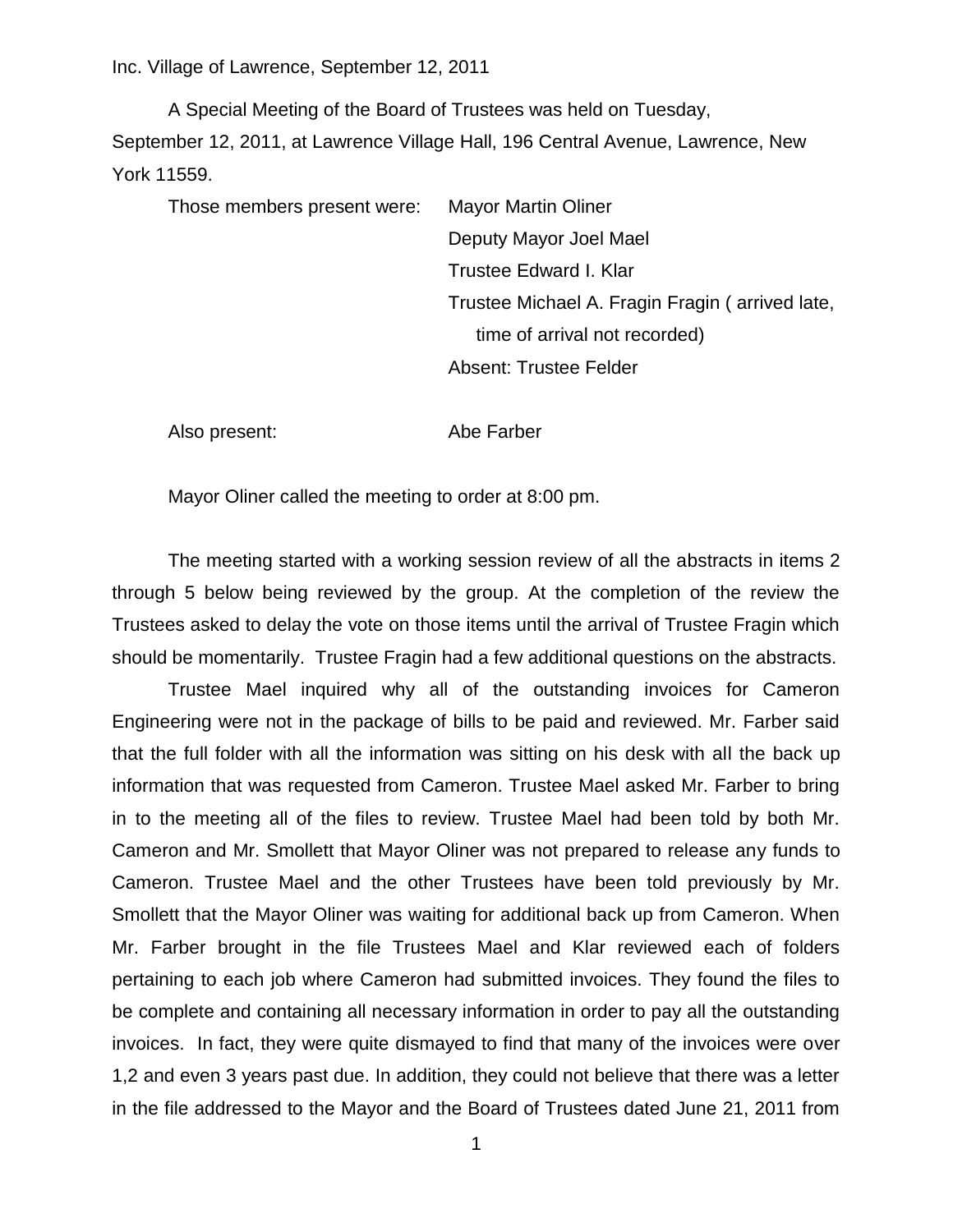Inc. Village of Lawrence, September 12, 2011

Mr. Cameron asking why his bills were not being paid after 28 years of service to the Village. It described in great detail all of the attempts he had made with the Mayor and Mr. Smollett to collect his monies. This letter was never shared with the Trustees.

# **Item 1: Approval of Outstanding Cameron Engineering Invoices**

Trustee Mael moved to approve payment of the outstanding Cameron Engineering invoices in the total amount of \$116,997.45 subject to:

- 1. Ensuring that invoices did not include services previously paid for
- 2. Building Department or Zoning Board to approve invoices relating to zoning issues

3. All invoices appear on the spreadsheet previously submitted for approval Mayor Oliner seconded the motion.

Motion passed unanimously.

## **Item 2: Approval of Sewer abstract #43**

Trustee Fragin moved to approve. Trustee Klar seconded. All in favor.

### **Item 3: Approval of Trust Abstract # 235**

Trustee Fragin moved to approve. Trustee Klar seconded. All in favor.

### **Item 4: Approval of Abstract #641**

Trustee Klar moved to approve with the exception of Mike DeLury invoice. Mayor Oliner seconded. All in favor.

#### **Item 5: Approval of Payroll Abstracts 2297 & 2298**

Trustee Fragin moved to approve. Trustee Klar seconded. All in favor.

### **Item 6: Zoning Board Appointments**

Trustee Fragin moved to appoint Mark Schreck to the Zoning Board to fill the position formerly held by Elliot Feit and to re-appoint Ed Gottlieb to a 3 year term. Trustee Mael seconded. Mayor Oliner ruled the motion out of order and discussion ensued.